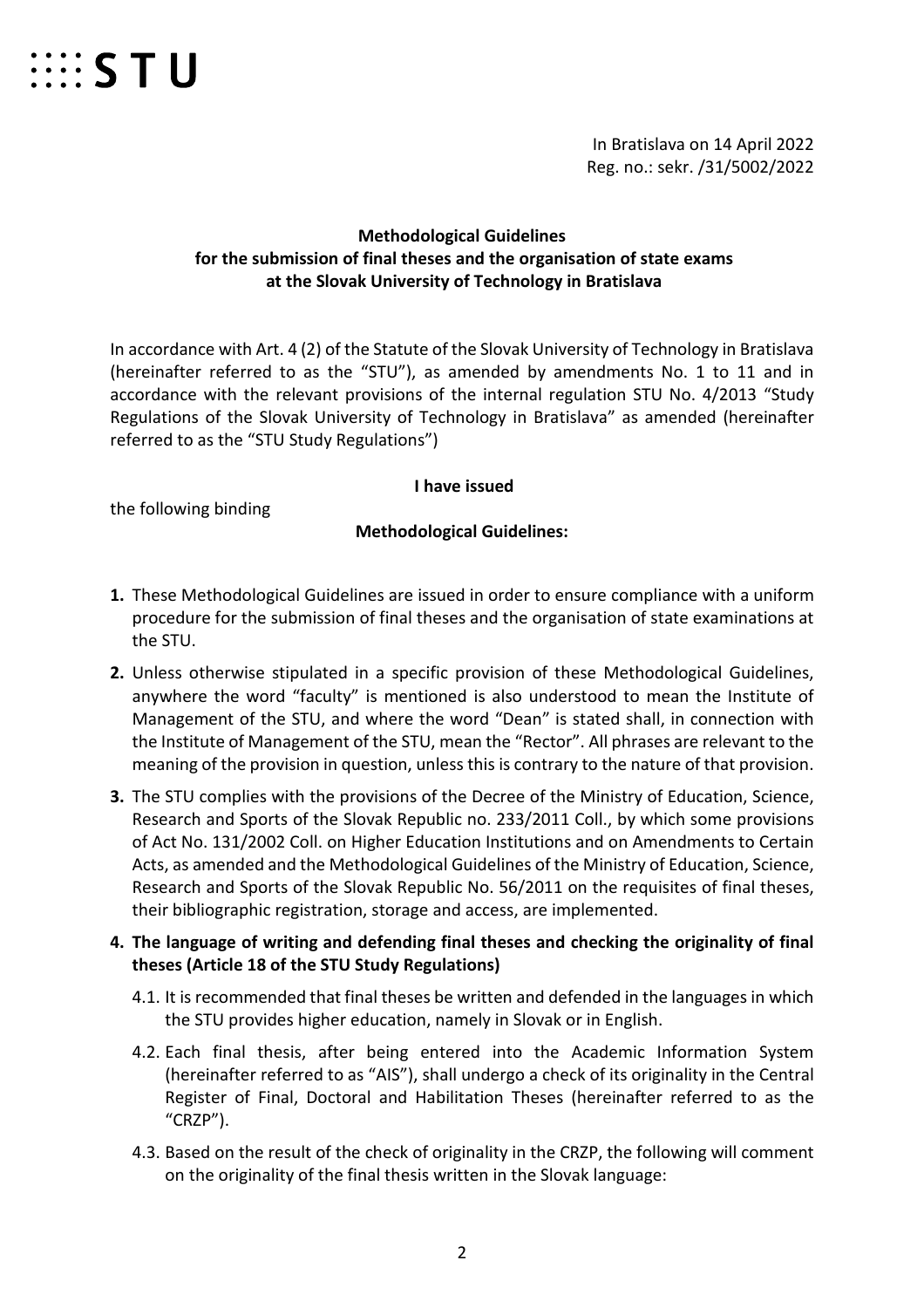

- a) the supervisor of the final thesis in the supervisor's report on the final thesis (hereinafter referred to as the "supervisor") or the adviser in the working characteristic of the doctoral candidate,
- b) the opponent of the final thesis in the opponent's report on the final thesis (hereinafter referred to as the "opponent"),
- c) the state examination commission (hereinafter referred to as the "examination commission") in the record on the state examination – final thesis defence protocol.
- 4.4. The originality of any final thesis written in the English language shall first be verified by entry into the AIS and simultaneously verified in the Turnitin Similarity Enterprise anti-plagiarism system (hereinafter referred to as the "Turnitin").
- 4.5. The submitting of a final thesis into the Turnitin system and at the same time the result of the check of its originality from the Turnitin system into the AIS will be provided by the workplace designated by the dean of the faculty.
- 4.6. The originality of a final thesis written in English will be based on the result of the check of originality in the Turnitin system and commented on by.
	- a) the supervisor in the supervisor's report on the final thesis or the adviser in the working characteristic of the doctoral candidate,
	- b) the opponent in the opponent's report on the final thesis,
	- c) the state examination commission in the record of the state examination final thesis defence protocol.
- 4.7. If the final thesis is written in a language other than Slovak or English, the faculty shall ensure a check of originality in a suitable anti-plagiarism system after submission to the AIS.
- 4.8. The originality of the final thesis written in a language other than Slovak or in English will be based on the result of the check of originality in a suitable anti-plagiarism system and commented on by:
	- a) the supervisor in the supervisor's report on the final thesis or the adviser in the working characteristic of the doctoral candidate,
	- b) the opponent in the opponent's report on the final thesis,
	- c) the state examination commission in the record of the state examination final thesis defence protocol.

#### **5. Submission of final theses (Article 18 in connection with Article 50a of the STU Study Regulations)**

5.1. The student shall submit a final thesis in electronic form through the AIS. The study programme director, or in the case of dissertation thesis, the chairman of the department's commission, shall enter the approved submission generated from the AIS into the electronic form of the final thesis. For the purposes of its storage in the academic library, the faculty shall prepare a digital copy of the final thesis identical with the version entered in the AIS (hereinafter referred to as the "digital version of the final thesis"). The faculty may also require the submitting of the final thesis in paper form in one copy, if this is essential for the defence of the final thesis.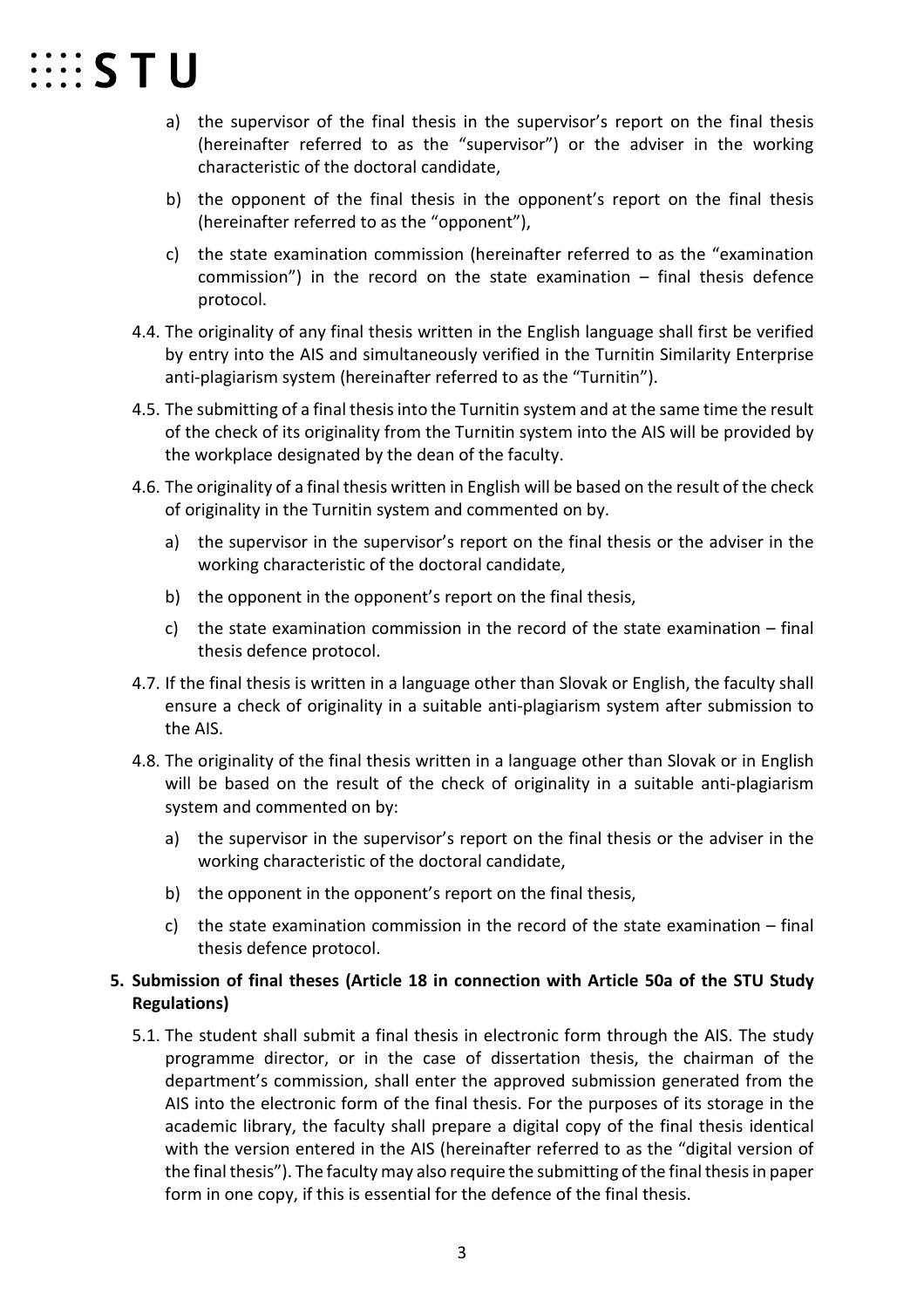# $\cdots$  STU

- 5.2. The student shall submit a draft licence agreement generated through AIS to the faculty. If the student requests a grace period longer than 12 months in the submitted draft license agreement, he or she shall also submit a justification for the requested prolongation of the postponement period to the faculty. The license agreement is concluded and signed electronically via AIS within 30 days from the date of delivery of its proposal to the faculty.
- 5.3. If the final thesis or part of it was published in a periodical publication or as a nonperiodical publication before being sent to the CRZP, the student through the AIS shall fill in a declaration on oath on the publication of the final work in a periodical or as a non-periodical publication, in which he or she shall provide the details of the publication. The student shall sign the declaration on oath electronically via AIS. The declaration on oath is delivered to the CRZP operator via AIS.
- 5.4. The faculty shall determine the date by which the student is obligated to submit documents according to points 5.2 and 5.3. of these Methodological Guidelines, which must be set before the defence of the final thesis.
- 5.5. If the reports on the final thesis in the CRZP are to be made available, the author of the relevant report (supervisor, opponent) shall submit a draft licence agreement to the faculty, which is created and electronically signed via AIS.

### **6. Common guidelines for the organisation of state examinations (Article 19 in connection with Article 50a of the STU Study Regulations)**

- 6.1. State exams shall be conducted by the attendance method.
- 6.2. During a crisis situation, in justified cases, and on the basis of written consent of the guarantor of the study programme or the chairman of the department's commission in the case of doctoral study, the state examination may also be conducted via the distance method by videoconference, without physical presence, using information and communication technologies according to Art. 50a (5) of the STU Study Regulations. In such a case, all conditions in accordance with the STU Study Regulations must be observed (hereinafter also referred to as the "online state examination") in order to take the state examination. The public part of the online state exam and the announcement of its results will be broadcast online for the public (public live broadcast) and at the same time other people (the public) will be able to join the online state exam with the opportunity of active participation with regard to the capacity of the information and communication technologies used. The public part of the online state examination may also be provided by means of an audio recording available to the public for hearing on the premises of the STU for a period of three months from the end of the crisis situation.
- 6.3. The Faculty shall announce the holding of state examinations according to points 6.1 and 6.2 of these Methodological Guidelines by publishing it on its website in order to ensure the public course of state examinations and the announcement of their results.
- 6.4. Notice on the holding of state examinations, with the exception of dissertation defences to which the provisions of point 7.7 of these Methodological Guidelines apply, shall contain the following information:
	- a) date, time and place of the state examination,
	- b) degree of study,
	- c) study programme and field of study,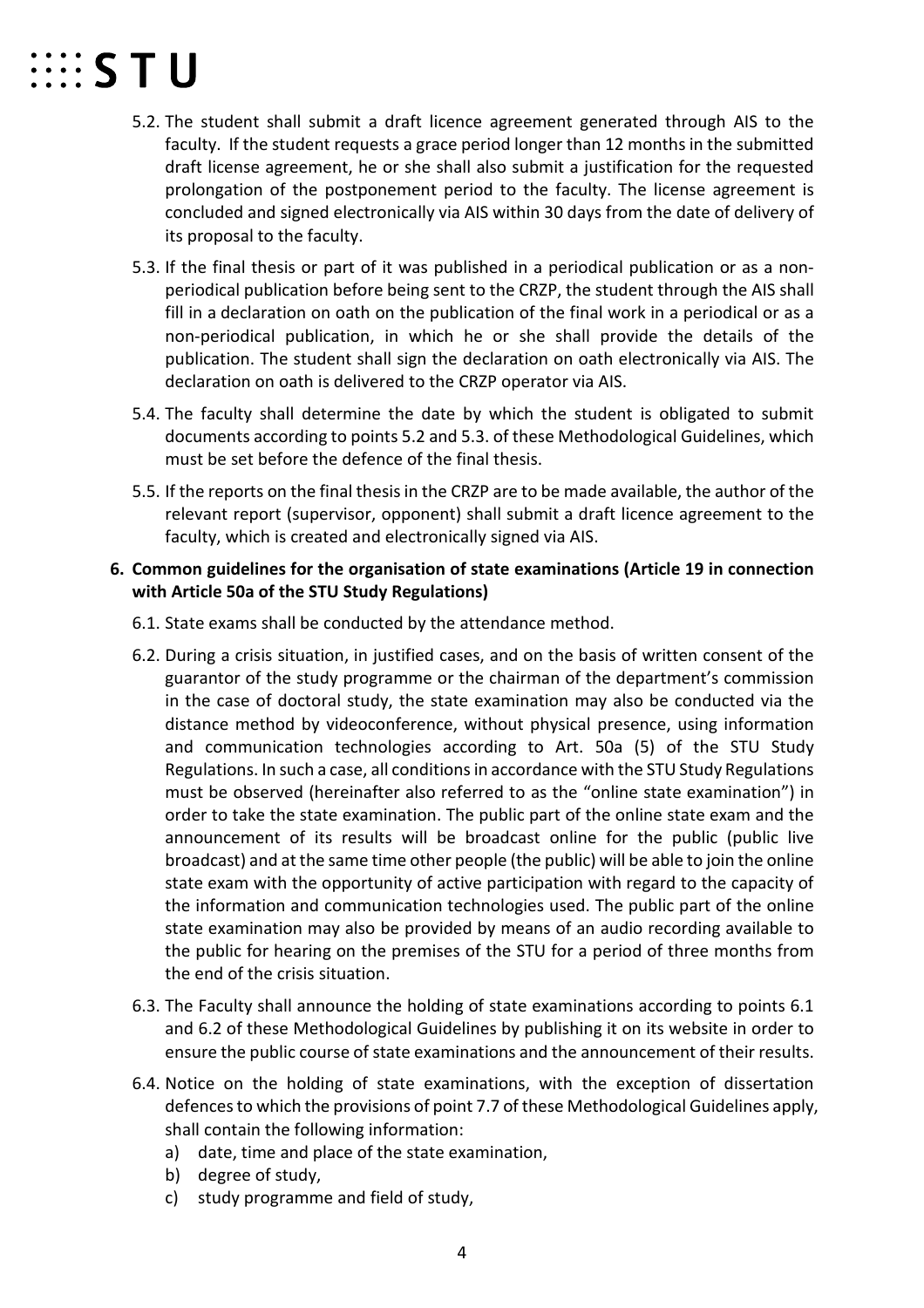## $\cdots$  STU

- d) type of state examination (state examination consisting of several parts or a state examination, which is the defence of the final thesis),
- e) if a State examination is held online, the code for the electronic connection to the relevant online State examination and for watching the public live broadcast of the online State examination, if the public live broadcast is broadcast.
- 6.5. If the state examination is conducted online, the chairman of the examination board or a person authorised by him (e.g. the secretary, if designated for administrative purposes) shall ensure that members of the examination board, supervisors or advisers of the dissertation, opponents, students and other persons the opportunity of connection to the specific online state examination, with regard to the capacity of the information and communication technologies used, and at the same time shall ensure its public live transmission or the making of an audio recording available to the public for the hearing in accordance with point 6.2. of these Methodological Guidelines.
- 6.6. The decision of the examination commission regarding the results of an online state examination will take place in a closed session only with the participation of the examination commission (without the presence of the public). For this purpose, the examination commission shall disconnect from the public online state examination and will connect to a separate videoconference with only members of the examination commission (Art. 19 (5) of the STU Study Regulations); in the case of a dissertation examination and dissertation defence also with the participation of other persons (advisers and opponents) according to Art. 38 (2) and Art.  $42(10)(g)$  of the STU Study Regulations. The particulars for the dissertation examination and the defence of the dissertation are listed in point 7 of these Methodological Guidelines.
- 6.7. The faculty shall ensure that the records of the state examination are signed by all members of the examination commission and its chairman.
- **7. Particulars related to organisation of the dissertation examination and the dissertation defence (Articles 36 to 43 of the STU Study Regulations)**
	- 7.1. A doctoral candidate shall submit a binding application for the dissertation examination and the written work for the dissertation examination to the dean in electronic form (Article 37 (1) of the STU Study Regulations).
	- 7.2. The opponent of the written work for the dissertation examination shall deliver the signed opponent's report in paper form (Article 37 (4) of the STU Study Regulations). The opponent's report may also be signed using an electronically qualified electronic signature. In such a case, the opponent of the written work shall deliver it by e-mail.
	- 7.3. If the dissertation examination is to take place online (Article 50a(5) of the STU Study Regulations) according to point 6.2. of these Methodological Guidelines, all conditions for conducting a dissertation examination pursuant to Art. 36 to 38 of the STU Study Regulations must be observed. The chairman of the examination commission shall ensure the participation of the adviser in the non-public part of the online dissertation examination according to point 6.6. of these Methodological Guidelines (Article 38(2) of the STU Study Regulations).
	- 7.4. A doctoral candidate shall submit his or her application for permission for the defence of their dissertation together with the requisites pursuant to Art. 41(3) of the STU Study Regulations in electronic form.